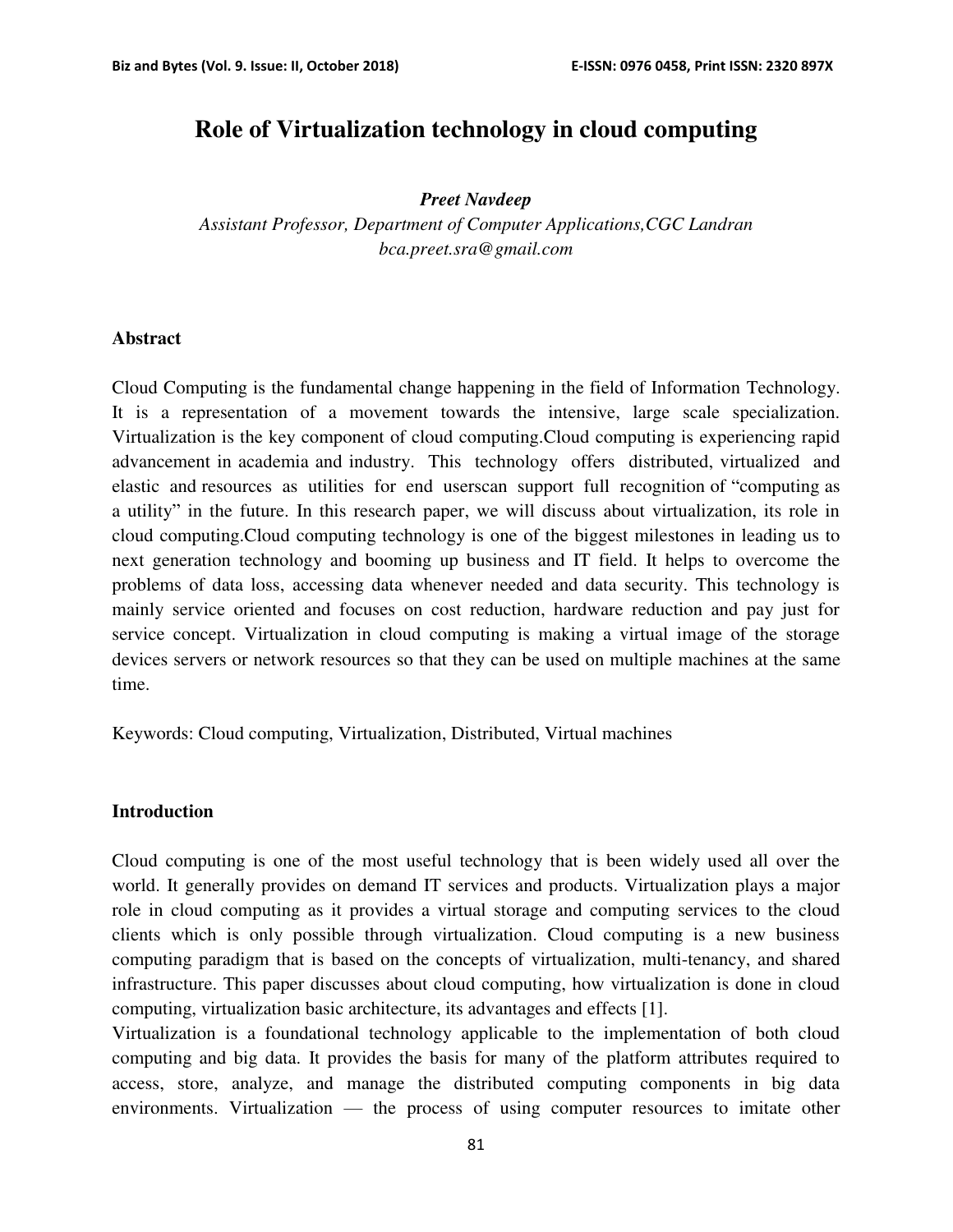resources — is valued for its capability to increase IT resource utilization efficiency, and scalability. One primary application of virtualization is server consolidation, which helps organizations increase the utilization of physical servers and potentially save on infrastructure costs. However, you find many benefits to virtualization. Companies that initially focused solely on server virtualization are now recognizing that it can be applied across the entire IT infrastructure, including software, storage, and networks.This paper introduces cloud computing, virtualization technologies, and discusses the relationship between them

#### **Cloud Computing**

Cloud computing is a technology that uses the internet and central remote servers to maintain data and applications. Cloud computing allows consumers and businesses to use applications without installation and access their personal files at any computer with internet access. This technology allows for much more efficient computing by centralizing storage, memory, processsing and bandwidth. Cloud computing technology is based on three factors- grid computing, utility computing and automatic computing. All the data is stored on the servers and can be accessed simply by authenticating with the help of the internet anywhere in the world. Apple, Google, Microsoft, etc. are the biggest cloud service providers provide very large storage to its users and making the work easier [\[2\]](https://www.omicsonline.org/open-access/virtualization-in-cloud-computing-2165-7866-1000136.php?aid=44684#2).

#### **Virtualization**

Virtualization is basically making a virtual image or "version" of something such as server, operating system, storage devices or network resources so that they can be used on multiple machines at the same time. The main aim of virtualization is to manage the workload by transforming traditional computing to make it more scalable, efficient and economical. Virtualization can be applied to a wide range such as operating system virtualization, hardwarelevel virtualization and server virtualization. Virtualization technology is hardware reducing cost saving and energy saving technology that is rapidly transforming the fundamental way of computing  $[3]$ .

#### **Architecture of Virtualized Technology**

In cloud computing space/memory is virtually allocated to the users in the servers which requires a host (platform) on which hypervisor (software which interacts with the hardware) runs [\[4\]](https://www.omicsonline.org/open-access/virtualization-in-cloud-computing-2165-7866-1000136.php?aid=44684#4) Fig 1. The virtualization model is consisting of cloud users, service models, virtualized models and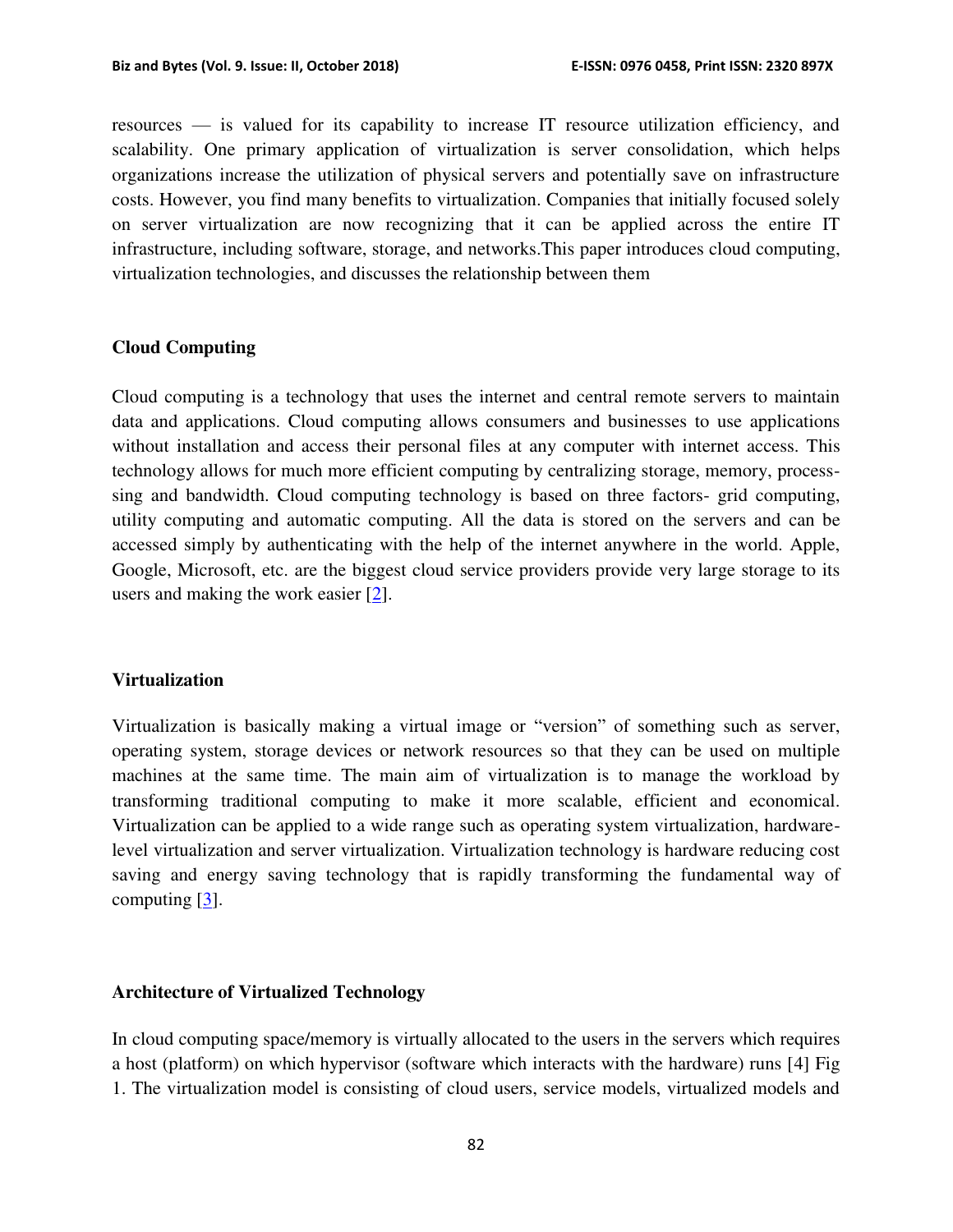its host software and as well as their hardware. Virtualization software makes it possible to run multiple operating systems and multiple applications on the same server at the same time," said Mike Adams, director of product marketing at VMware, a pioneer in virtualization and cloud software and services. It is based on three service models that are SAAS (software as a service), PAAS (platform as a service) and IAAS (infrastructure as a service). SAAS provides applications to the cloud users to full fill their needs and demands. PAAS provides the cloud users a common platform on which they can execute their applications and IAAS provides the security and hardware to maintain the cloud resources [\[5\]](https://www.omicsonline.org/open-access/virtualization-in-cloud-computing-2165-7866-1000136.php?aid=44684#5)The basic idea is to share large pools of resources like compute cycles or virtual CPUs (VCPUs), storage, software services etc [\[6\]](https://www.omicsonline.org/open-access/virtualization-in-cloud-computing-2165-7866-1000136.php?aid=44684#6).



Figure 1.Virtualization in cloud computing

Using a distributed set of physical resources, such as servers, in a more flex ible and efficient way delivers significant benefits in terms of cost savings and improvements in productivity. The practice has several benefits, including the following

- ✓Virtualization of physical resources (such as servers, storage, and networks) enables substantial improvement in the utilization of these resources.
- ✓Virtualization enables improved control over the usage and performance of your IT resources
- ✓Virtualization can provide a level of automation and standardization to optimize your computing environment.

✓Virtualization provides a foundation for cloud computing. Although being able to virtualized Resources add a huge amount of efficiency.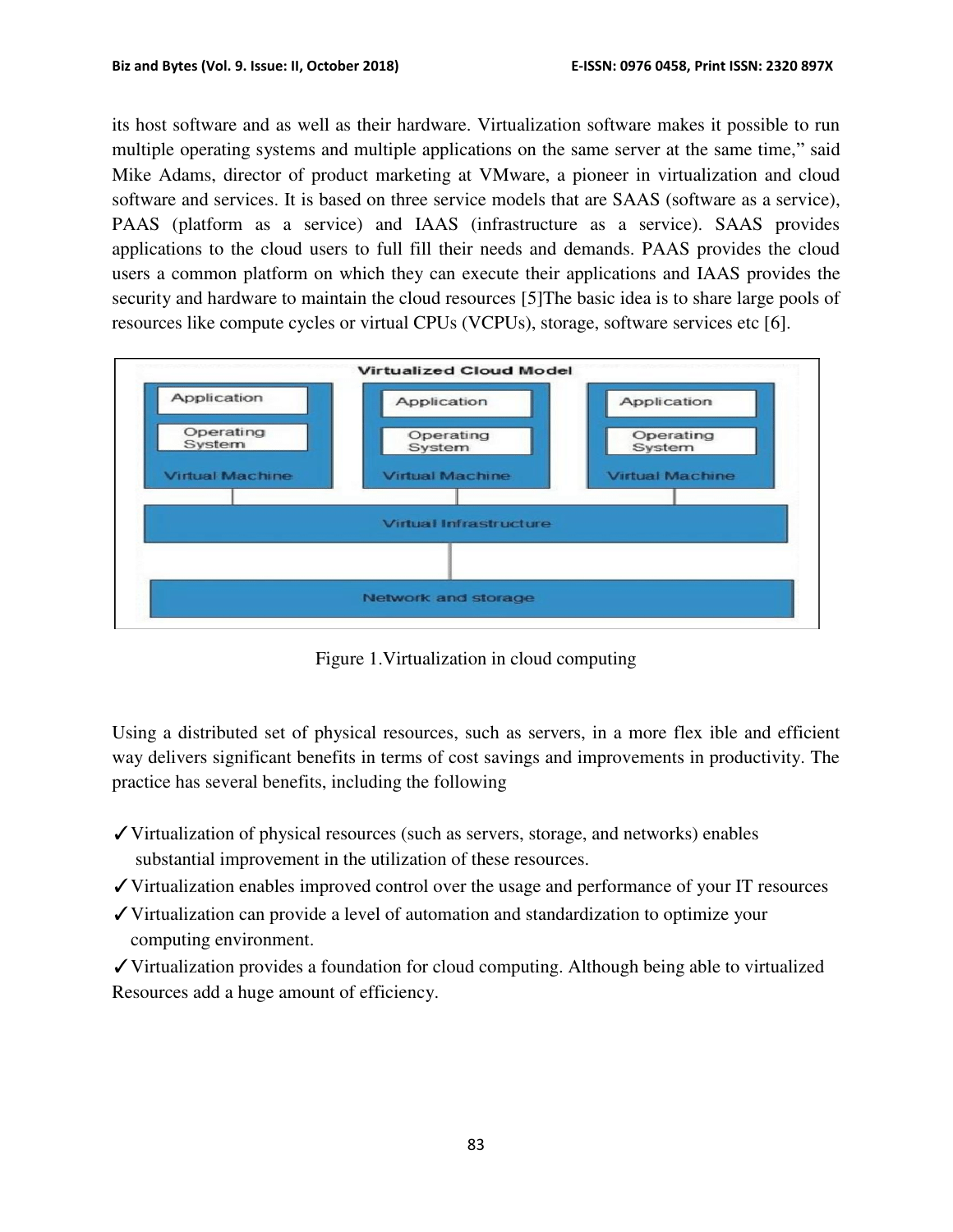# *Traditional Servers and Virtual Servers*

It plays a very important infrastructure in the cloud computing technology. It receives the requests sent by the cloud users and formulates it and also performs various tasks.

# **Basic traditional servers**

Traditionally the servers that were used has a lost of disadvantages and were not at all cost effective. "These servers are maintained by system administrator, normally these servers are described as combined unit that consist of operating system, the hardware, the storage and the application" [\[7\]](https://www.omicsonline.org/open-access/virtualization-in-cloud-computing-2165-7866-1000136.php?aid=44684#7). In traditional server if the storage becomes full then it has to be replaced by a new server Fig 2.



Figure 2.Traditional server

# **Virtual Servers**

Virtual server seeks to encapsulate the server software away from the hardware the virtual server consists of the operating system (OS), storage and application [\[7\]](https://www.omicsonline.org/open-access/virtualization-in-cloud-computing-2165-7866-1000136.php?aid=44684#7).By maintaining virtual server we can reduce the service provided by the cloud provider Fig 3.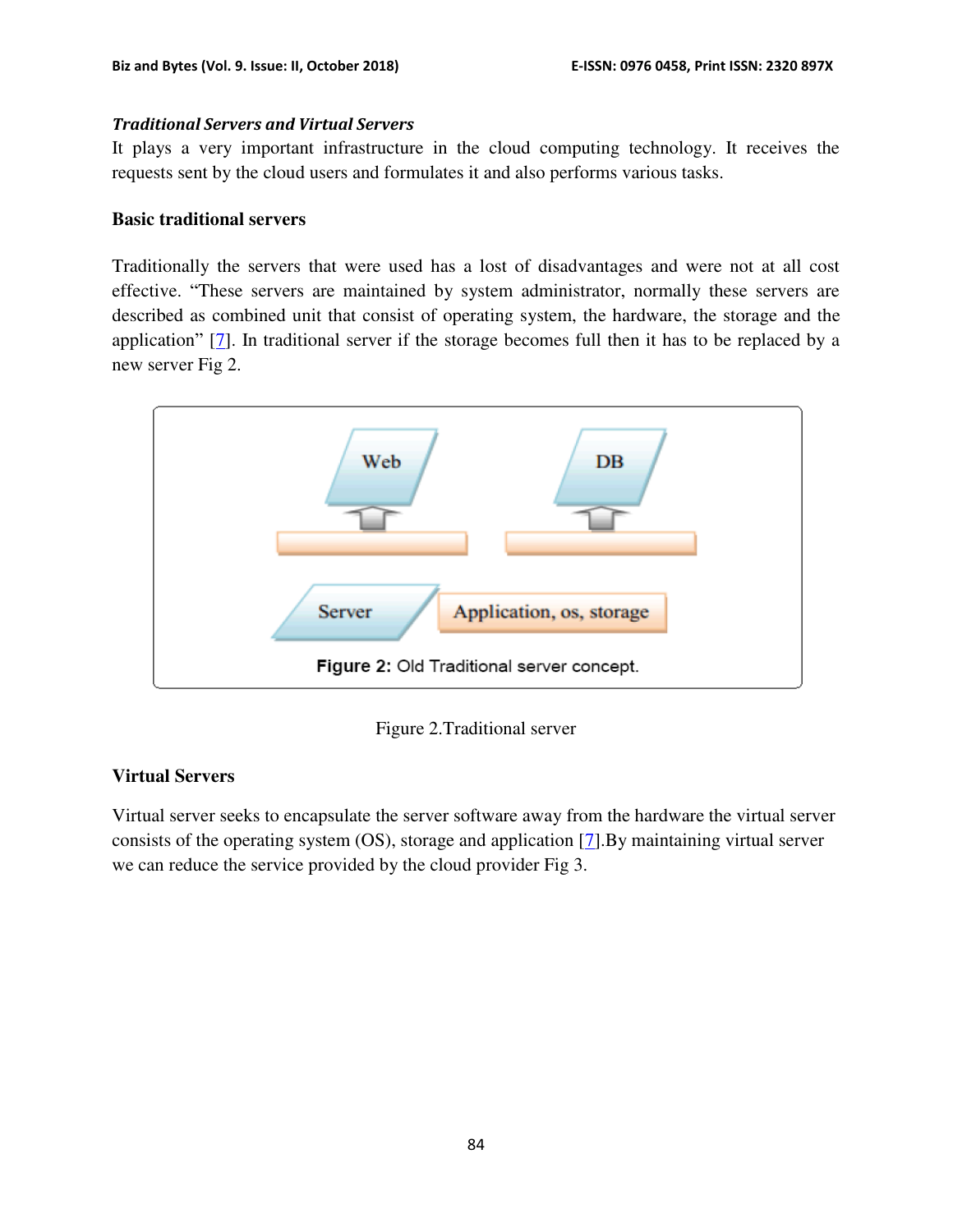

Figure 3.Virtual server

# *Advancement for Real World*

There are many positive and negative effects of virtualization technology on the environment as well as the business and IT field.

# **Temperature**

Virtualization technology is based on the group of hardware machines due to which a large amount of heat is released when they are used. So to overcome this problem special cooling mechanism should be employed to cool them and rise its performance.

# **Energy consumption**

With virtualization the power consumption due to machines has reduced as the number of hardware machines has been reduced which makes this technology more efficient and eco friendly.

# **Redundancy**

Redundancy is basically the repetition of data which is mainly encountered when the systems don't shares a common storage and different memory storages are created. Due to the large number of data centers the fault tolerance is very high due to which redundancy is reduced.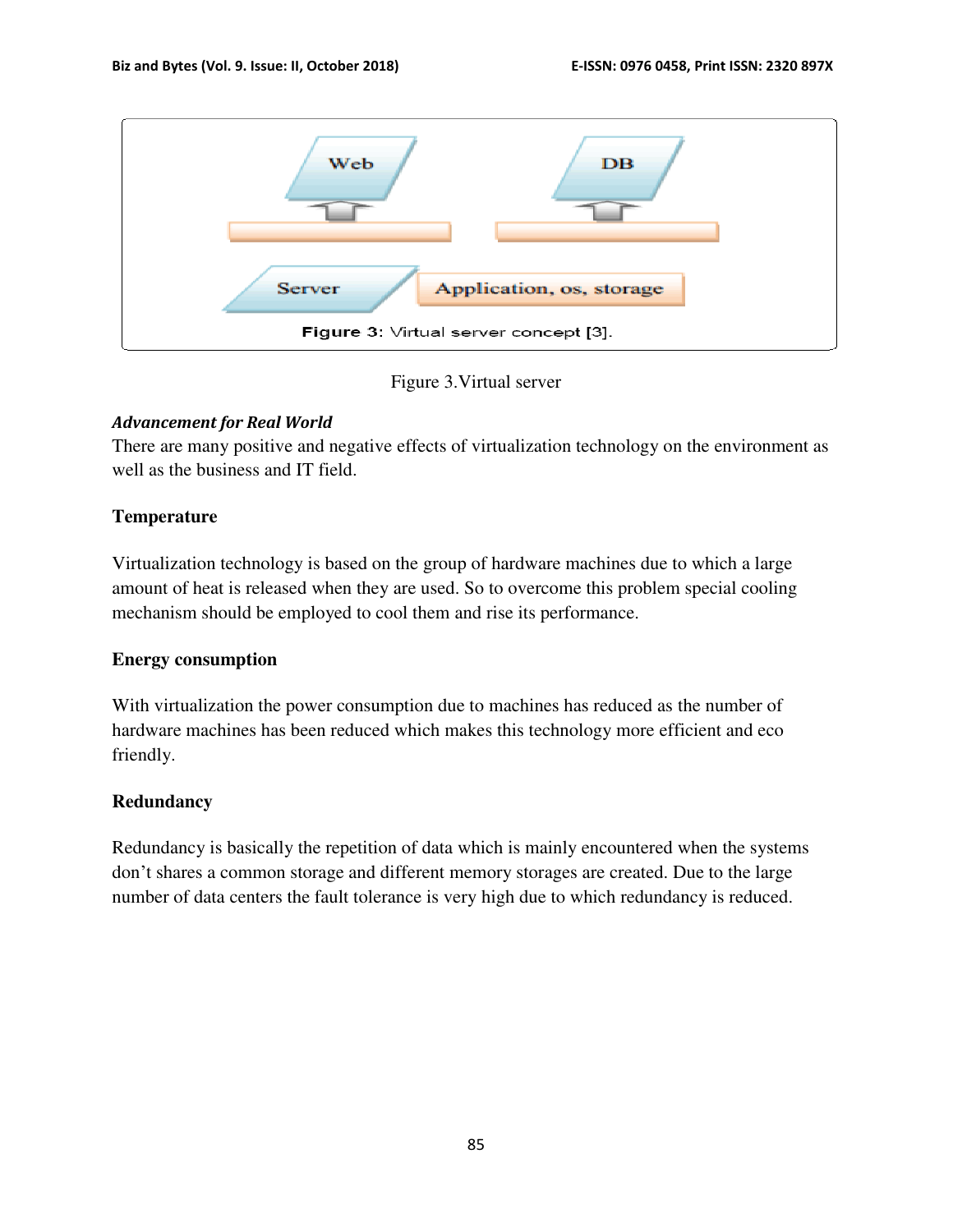



# **Types of virtualization**

In cloud computing the virtualization can be done in two ways either by storage virtualization or by software virtualization.

**a. Storage virtualization:** The storage available is virtualized to get large virtual storage access and it is further used for allocating memory to the cloud clients.

**b. Software virtualization:** software built by the company can be used by a large number of systems at the same time with the help of virtualization. A virtual layer is created on which the software is installed and used [\[8\]](https://www.omicsonline.org/open-access/virtualization-in-cloud-computing-2165-7866-1000136.php?aid=44684#8).

# *Why Virtualization?*

With the help of virtualization we can increase the use of resources available to us in many to get more benefits. We should virtualize because of the following reasons:

**a. Isolation among users:** one user should be isolated from the other users so that he/she may not get information about the others user's data and usage and cannot even access other's data.

**b. Resource sharing:** a big resource can be fragmented into multiple virtual resources so that it can be used by multiple users using virtualization technique.

**c. Dynamical resources:** reallocation of resources such as storage and computational resources is very difficult but if they are virtualised then they can be easily re-allocated.

**d. Aggregation of resources:** the small resources available can be increased at a large extent with the help of virtualization  $[9]$ .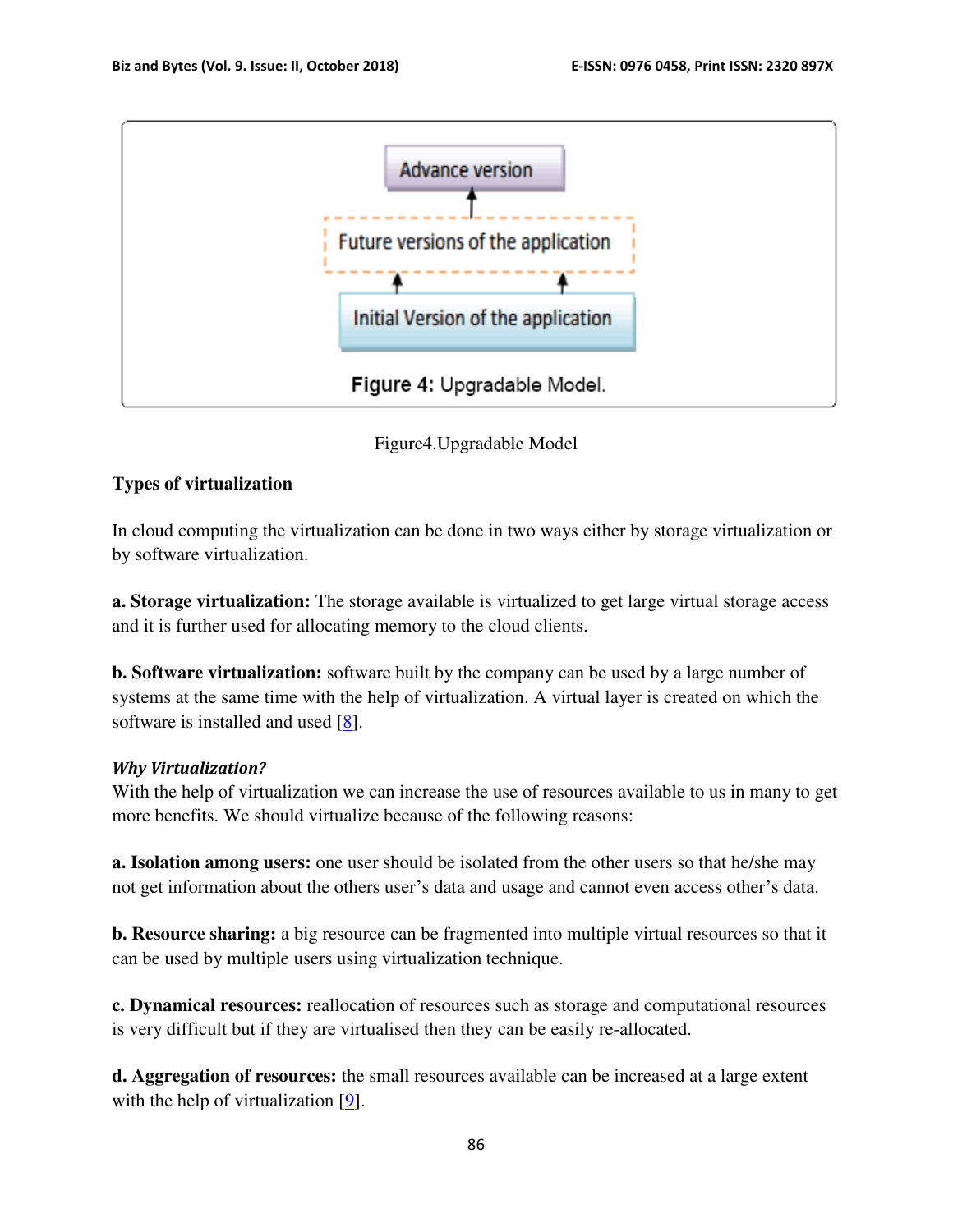#### *Future Scope*

Data loss, data security and inconvenience to access the data are some of the major problems that users face but with the use of cloud computing these problems can be resolved easily. Some of the major future aspects are:

- a. Migration time will become negligible
- b. Data is secured and data loss is minimized
- c. One user-many devices relationship
- d. Good service quality for computational resources
- e. Good service quality for computational resources
- f. Problem of geographical distance between clients and servers can be avoided
- g. Band width will be sufficient for the users
- h. Data redundancy is reduced

# *Challenges of virtualization and cloud computing*

One of the major problems which can be faced by using this technology are mass data loss, infected application and data integrity.

a. Mass data loss: If some calamity hits the datacenters then it might destroy the data stored in the datacenters or might shutdown servers.

- b. Infected application: If a virus is infects one file then it may corrupt whole system.
- c. Data integrity: The integrity of data can be affected as anyone can access it from anywhere
	- [10].